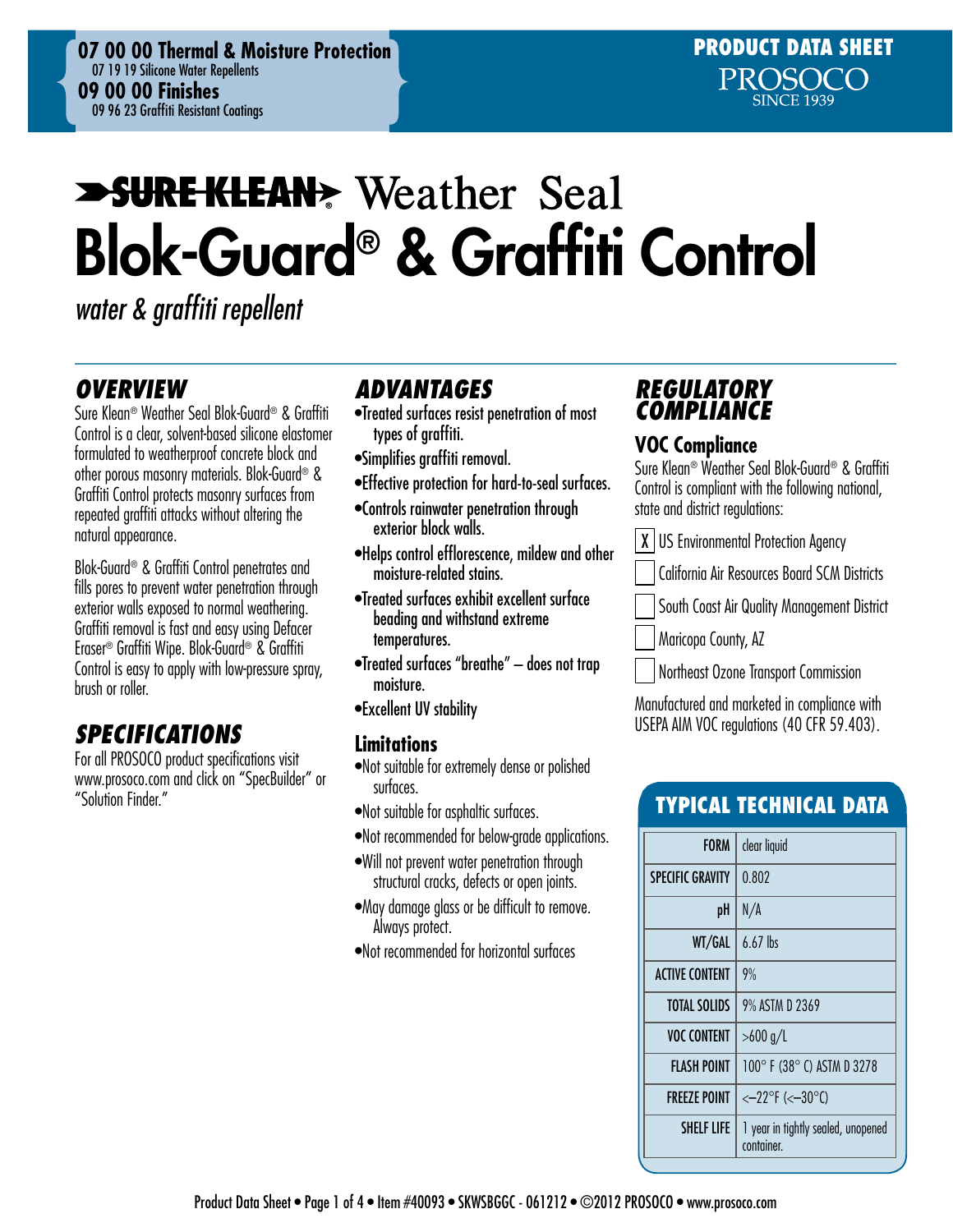# **SURE KLEAN** Weather Seal Blok-Guard® & Graffiti Control

#### PRODUCT DATA SHEET PROSOCO **SINCE 1939**

# *PREPARATION*

Protect people, vehicles, property, plants, windows, painted surfaces, anodized aluminum, metal, glass and all non masonry surfaces from product, residue, splash, fumes and wind drift. Sure Klean® Strippable Masking is not appropriate for use with Blok-Guard® & Graffiti Control.

Ensure fresh air entry and cross ventilation during application and drying. Extinguish all flames, pilot lights and other potential sources of ignition during use and until all vapors are gone. When applying to exteriors of occupied buildings, make sure all windows, exterior intakes and air conditioning vents are covered and air handling equipment is shut down during application and until all vapors have dissipated. Apply at recommended coverage rates as excess material may contribute to vapor problems.

Surface should be clean, dry and absorbent. If cleaning is necessary, use the appropriate Sure Klean® cleaner. Do not use raw acids. Let cleaned surfaces dry completely. Newly constructed surfaces and repointed surfaces should cure for 28 days before application. Sealant and caulking compounds should be in place and cured before application. Fill cracks and voids to prevent penetration of fumes into building.

NOTE: Some floor and wall systems incorporate asphaltic or other crack-suppression membranes. This deeply penetrative protective treatment may penetrate through exposed stone, tile, grout or paver surfaces and react with the membrane to mobilize objectionable staining. Always Pretest To Ensure Desired Results.

# **Surface and Air Temperatures**

If freezing conditions exist before application, let the masonry thaw. Surface and air temperatures should be 40–90°F  $(4-32^{\circ}C)$  during application. Higher temperatures evaporate the solvent carrier and reduce penetration.

## **Equipment**

Use brush, roller or low-pressure spray (<50 psi). Fit spray equipment with stainless steel or brass fittings and gaskets suitable for solvent solutions. Fan spray tips are recommended to avoid atomization of the material. Brushes and rollers should be nylon or other synthetic material resistant to solvent solutions.

## ALWAYS TEST

ALWAYS TEST a small area of each surface to confirm suitability and desired results before starting overall application. Test with the same equipment, recommended surface preparation and application procedures planned for general application.

### **Storage and Handling**

Store in a cool, dry place away from potential ignition sources. Keep tightly closed when not dispensing. Published shelf life assumes upright storage of factory-sealed containers in a dry place. Maintain temperature of  $45-100^{\circ}$ F (7-38 $^{\circ}$ C). Do not double stack pallets. Dispose of unused product and container in accordance with local, state and federal regulations.

# *APPLICATION*

Before use, read "Preparation" and "Safety Information."

ALWAYS TEST each type of surface for suitability and results before overall application. Test using the following application instructions. Let test dry thoroughly before inspection.

## **Dilution**

Use in concentrate. Do not dilute or alter. Stir thoroughly before use. Keep container tightly sealed until ready to use.

Once opened, Blok-Guard® & Graffiti Control must be used immediately.

| Kecommended for these substrates. Always test.<br>Coverage is in sq.ft./m. per gallon.                                                                                                             |                                                                                 |                                |                              |
|----------------------------------------------------------------------------------------------------------------------------------------------------------------------------------------------------|---------------------------------------------------------------------------------|--------------------------------|------------------------------|
| Substrate                                                                                                                                                                                          | Type                                                                            | Use?                           | Coverage                     |
| Architectural<br><b>Concrete Block</b>                                                                                                                                                             | <b>Burnished</b><br>Smooth<br>Split-faced<br>Ribbed                             | yes<br>yes<br>yes<br>yes       | 30-100 sq.ft.<br>3-9 sq.m.   |
| Concrete*                                                                                                                                                                                          | <b>Brick</b><br>Tile<br><b>Precast Panels</b><br><b>Pavers</b><br>Cast-in-place | yes<br>yes<br>yes<br>no<br>yes | 75—175 sq.ft.<br>7—16 sq.m.  |
| Fired Clay*                                                                                                                                                                                        | <b>Brick</b><br>Tile<br>Terra Cotta<br><b>Pavers</b>                            | yes<br>yes<br>yes<br>no        | 50-125 sq.ft.<br>5-12 sq.m.  |
| Marble,<br>Travertine,<br>Limestone                                                                                                                                                                | Polished                                                                        | no                             | N/A                          |
|                                                                                                                                                                                                    | <b>Unpolished</b>                                                               | yes                            | 100-250 sq.ft.<br>9-23 sq.m. |
| Granite                                                                                                                                                                                            | Polished                                                                        | no                             | N/A                          |
|                                                                                                                                                                                                    | <b>Unpolished</b>                                                               | no                             | N/A                          |
| Sandstone*                                                                                                                                                                                         | <b>Unpolished</b>                                                               | yes                            | 100-150 sq.ft.<br>9-14 sq.m. |
| Slate                                                                                                                                                                                              | <b>Unpolished</b>                                                               | no                             | N/A                          |
| *Blok-Guard® & Graffiti Control is suitable for most substrates. May darken or<br>enhance natural color of exposed aggregate, pigmented block or mortar.<br>Always test to ensure desired results. |                                                                                 |                                |                              |

Recommended for these substrates. Always test.

Coverage estimates depend on surface texture and porosity.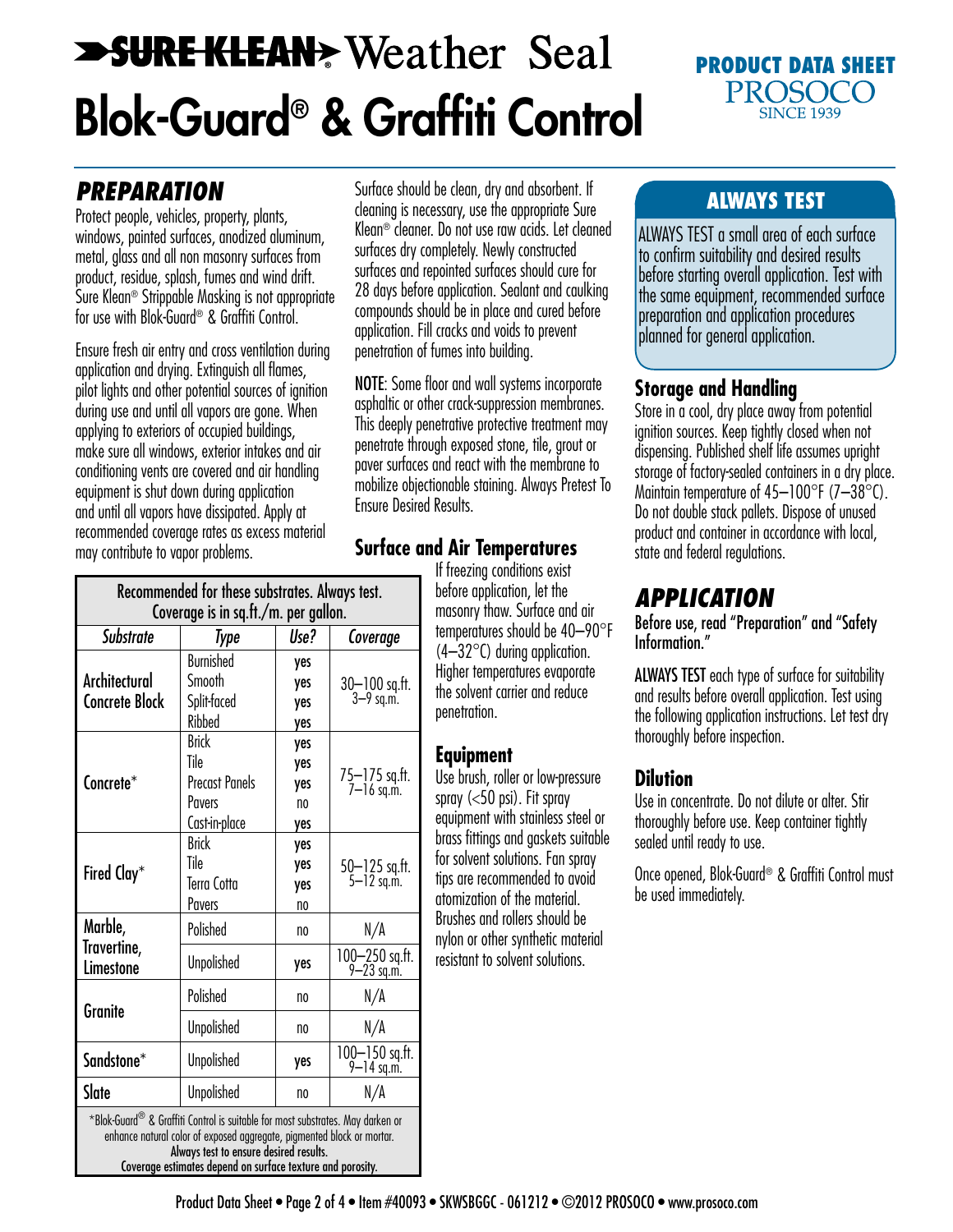# **SURE KLEAN** Weather Seal Blok-Guard® & Graffiti Control

### PRODUCT DATA SHEET **PROSOCO SINCE 1939**

## **Application Instructions**

Lightweight block and extremely porous masonry will need 2 coats. See "Second Coat Application."

#### *Sprayer Application*

- 1. Saturate, "wet-on-wet" spraying from the bottom up. Avoid excessive overlapping. *For heavily textured and porous surfaces*, apply enough material to create 6–8" rundown below the contact point. *For dense, smooth surfaces*, apply enough in a single saturating application. Back roll all runs and drips for a uniform appearance. Do not over apply. Over application may cause unacceptable color change. One application is normally enough. Always test.
- *NOTE*: When spray applying to fluted architectural block, spray in an "overlapping X pattern" for complete coverage of recessed surfaces.
- 2. Let first application penetrate masonry surface for 2 to 3 minutes. *For heavily textured and porous surfaces*, reapply in same saturating manner to ensure complete coverage of recessed surfaces.
- 3. Immediately brush out runs and drips to prevent build up.

#### *Brush or Roller Application*

Thoroughly saturate the surface. Avoid excessive overlapping. Brush-out runs and drips to prevent buildup.

#### *Dense Surface Application*

Apply a single coat. Use enough Blok-Guard® & Graffiti Control to completely wet the surface without creating drips, puddles or rundown. Do not over apply. Test for application rate.

#### *Second Coat Application*

Some surfaces may need 2 coats of Blok-Guard® & Graffiti Control for maximum graffiti protection. Apply the second coat as soon as the first coat is dry to touch, or within 2 hours of the first coat. Allowing more than 2 hours between coats reduces effectiveness of second coat.

#### *Wood Application*

Saturate to the point of rejection. Let first application penetrate 2–3 minutes. Reapply in the same saturating manner. (Not appropriate for horizontal wood.)

### **Drying Time**

In normal weather (60–80°F; [16–27°C] 50% humidity), Blok-Guard® & Graffiti Control dries to touch in about 25 minutes. Drying takes longer at lower temperatures.

Blok-Guard® & Graffiti Control gains its waterrepellency properties in 24 hours. Protect treated surfaces from rain for at least 4–6 hours after application.

## **Cleanup**

Clean tools and equipment immediately with mineral spirits or an equivalent cleaning solvent. Remove over spray and spills as soon as possible.

# **Graffiti Removal**

Remove most types of graffiti with PROSOCO's Defacer Eraser® Graffiti Wipe or Enviro Klean® SafStrip®. See product literature or call Customer Care at 800-255-4255.

## Best practices

Surface should be clean, dry and absorbent before application.

Clean soiled surfaces with the appropriate Sure Klean® or Enviro Klean® cleaner before application. Call Customer Care toll-free at 800-255-4255 for recommendations.

Preferred method of application is lowpressure spray equipment (<50 psi). Use a fan-type spray tip and adjust pressure to avoid atomization of the material.

Apply evenly. Saturate the surface, but do not over apply. Brush out runs and drips on dense surfaces.

A second application may be needed on highly porous surfaces such as some concrete block. Wait until the first coat is dry to the touch before applying a second coat.

ALWAYS TEST for best coverage rates and to confirm results before overall application. Test using the application instructions included herein. Let the test area dry thoroughly before inspection.

Never go it alone. If you have problems or questions, contact your local PROSOCO distributor or field representative. Or call PROSOCO technical Customer Care, toll-free at 800-255-4255.